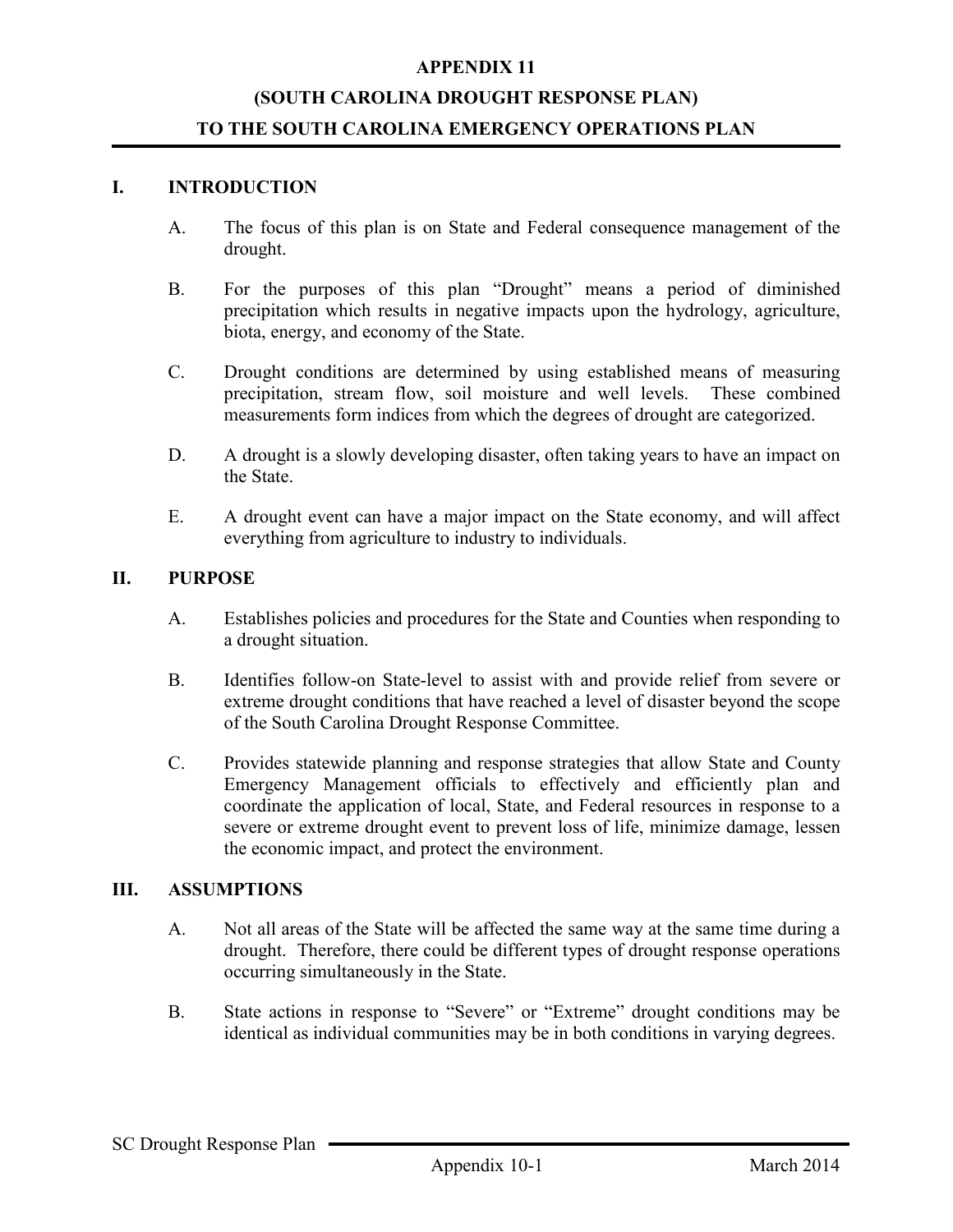- C. The State Drought Response Plan will in some instances be in effect at the same time other measures are being implemented by the SC Drought Response Committee and local water systems.
- D. Most response measures will require a Declaration of a State of Emergency by the Governor and may include Federal Emergency Management Agency (FEMA) and United States Army Corps of Engineers (USACE) support.
- E. Legislative action may be required to approve coordination and negotiations with surrounding States to coordinate response measures.
- F. A severe or extreme drought condition could trigger implementation of the State Catastrophic Incident Response Plan (see Appendix 9 of the South Carolina Emergency Operating Procedures (SCEOP)).
- G. In extreme circumstances, people could be evacuated to water locations instead of water being delivered to them.
- H. The State Emergency Response Team (SERT) activation for a drought response could be a long-term activation lasting for months or even longer.

## IV. SITUATION

- A. Droughts are naturally recurring events in South Carolina. The length and severity has varied greatly over the last 25 years. The worst recorded drought, from 1999 to 2002, was one of the longest and most severe in more than 100 years.
- B. The South Carolina Drought Response Act of 2000 describes four levels of drought conditions:
	- 1. Incipient drought There is a threat of a drought as demonstrated by drought indices.
	- 2. Moderate drought There is an increasing threat of a drought as demonstrated by drought indices.
	- 3. Severe drought A drought that has increased to severe levels as demonstrated by drought indices. This phase must be verified utilizing data, forecasts, and outlooks from various agencies. A drought of this severity normally requires an official declaration by the Department of Natural Resources, and water withdrawals and use restrictions.
	- 4. Extreme drought A drought that has increased to extreme levels as demonstrated by drought indices.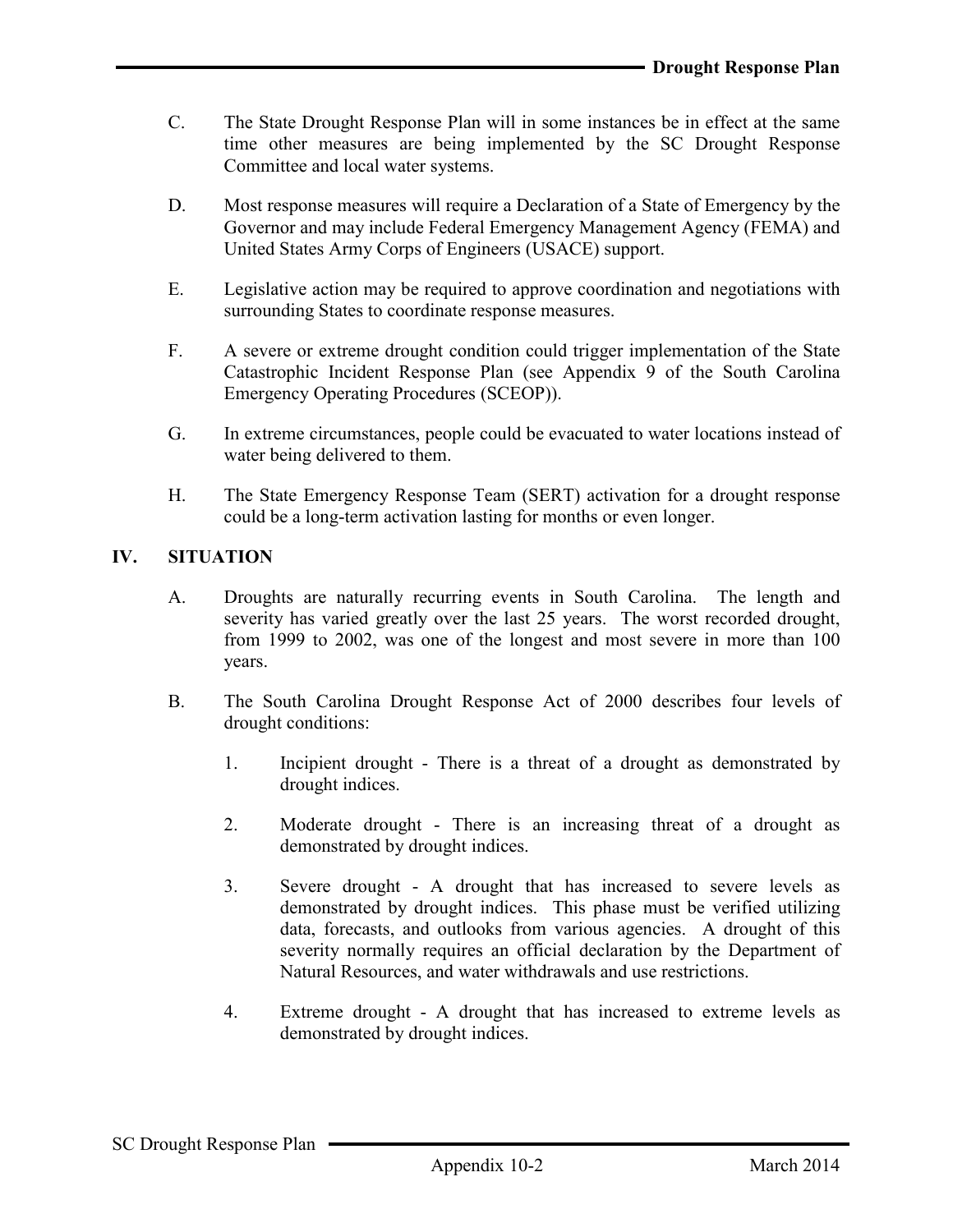## V. CONCEPT OF OPERATIONS

- A. The South Carolina Drought Response Committee
	- 1. The South Carolina Drought Response Committee is composed of representatives from the Department of Natural Resources (SCDNR), SC Department of Environmental Control (DHEC), SC Forestry Commission, SC Department of Agriculture, South Carolina Emergency Management (SCEMD) and other weather and hydrology experts.
	- 2. The Drought Response Committee is responsible for monitoring the drought conditions in the State, setting the drought level within the State, making recommendations to assist with managing the drought, and supporting the implementation of this plan.
	- 3. The Drought Response Committee shall evaluate drought conditions within Drought Management Areas to determine if a need exists for action beyond the scope of local government. The committee shall consider:
		- Effectiveness of local drought ordinances and plans in protecting and insuring adequate water supplies.
		- Regional impacts of water use on water sources and water users.
		- Short term and extended climatologically forecasts.
		- Other relevant information.
	- 4. The Drought Response Committee will consult with representatives of municipalities, counties, commissions of public works, public and private water suppliers, public service districts, power generation facilities, industries, special purpose districts, emergency management agencies, and any other water users in the affected Drought Management Area while evaluating drought conditions and in preparing recommended actions.
	- 5. The Committee is also responsible for developing regulations to support water conservation and mitigation measures for the Drought Management Areas.
- B. Committee Recommendations
	- 1. Upon determination that action in addition to local measures is necessary to ensure adequate supplies of water in Drought Management Areas, the Drought Response Committee shall prepare recommendations to reduce or alleviate drought impacts and submit the recommendations to the South Carolina Department of Natural Resources for implementation.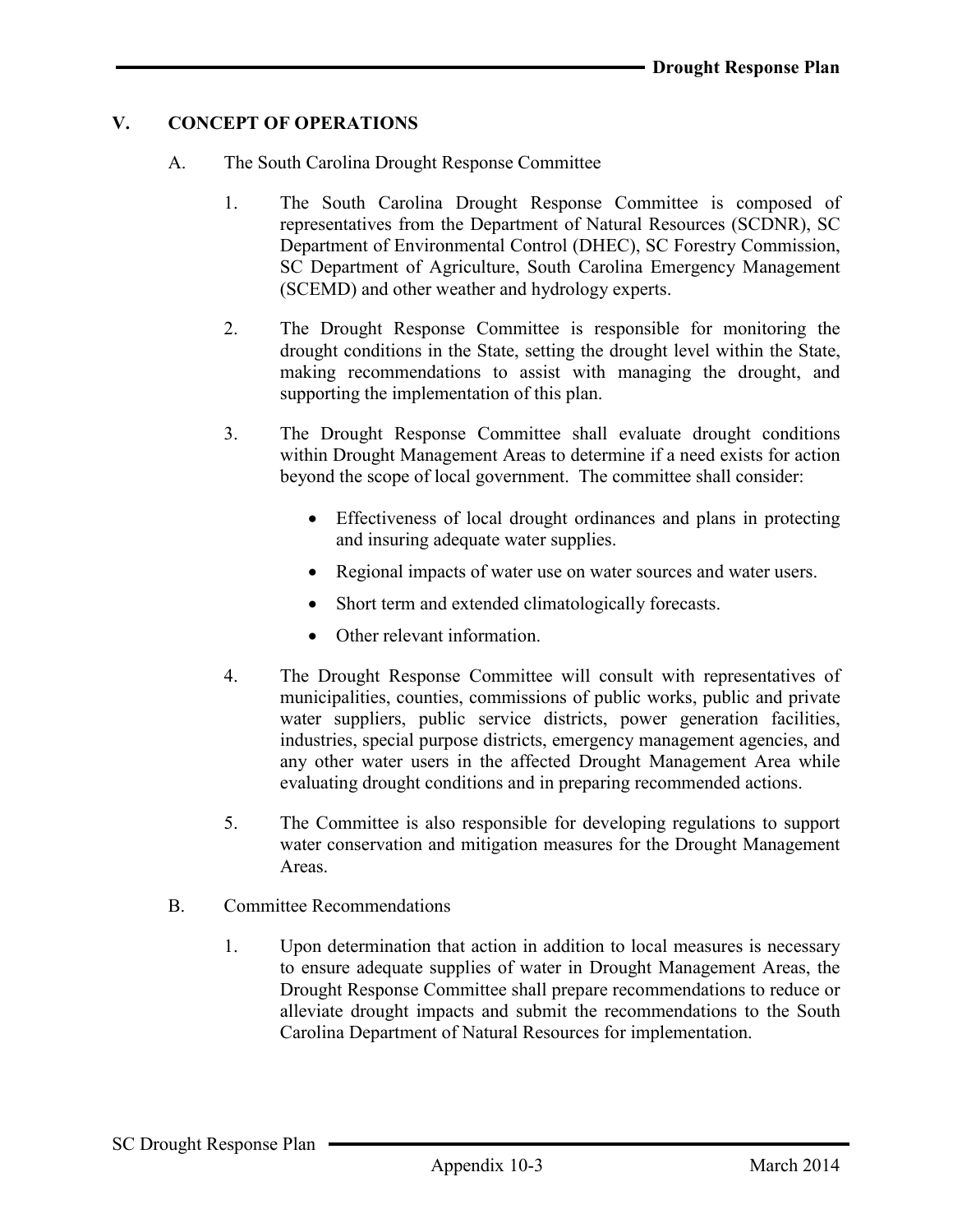- 2. If the recommendations involve the curtailment of water use, the committee shall determine which categories of non-essential water use must be curtailed in accordance with State Regulation 121-11.10.
- C. Plan Activation
	- 1. Upon confirmation of an Extreme Drought Alert Phase, the Drought Response Committee may recommend the Governor issue a public statement that an extreme drought situation exists, and appropriate wateruse and withdrawal restrictions be imposed.
	- 2. Should the drought situation continue to deteriorate to the point that the safety, health, or welfare of people or infrastructure within a Drought Management Area is seriously threatened or impacted, the Drought Response Committee will immediately notify the Governor per the Drought Response Act of 2000, and provide a priority list of recommended actions to alleviate the effects of drought conditions in the affected drought management areas.
	- 3. The Drought Response Committee will also notify SCEMD that drought conditions have progressed to a level that may require the activation of this plan.
	- 4. SCEMD will, upon notification from the Drought Response Committee, conduct a review and based upon the findings activate this plan, if appropriate.
	- 5. Activation of this plan will be based upon pre-identified events that may affect a community's ability to provide for the safety of its citizens due to low or lack of water. These events include:
		- Communities have initiated water restrictions or rationing.
		- Community water supplies are continuing to be depleted to the level of exhaustion.
		- Local utility companies have begun shutting down power generation plants.
		- The requirement of firefighting resources beyond the capabilities of the SC State Forestry Commission and implementing the Fire Fighter Mobilization plans or the Southeastern Forest Fire Compact.
		- The Drought Response Committee recommends plan activation.
	- 6. The activation of this plan will trigger activation of the State Emergency Response Center (SEOC) and State Emergency Response Team (SERT). The SEOC will initially activate at OPCON 3, with a limited activation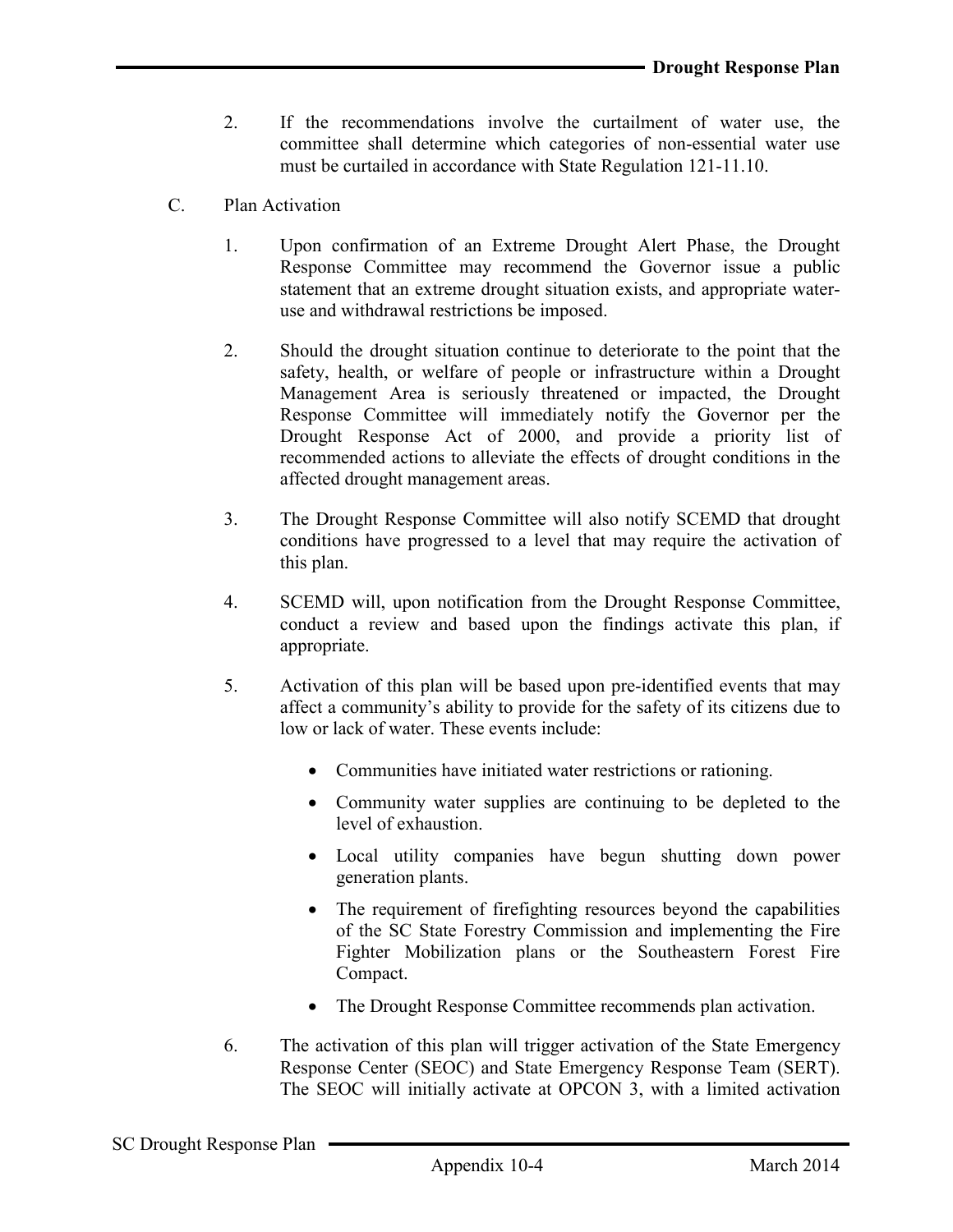staffed by SCEMD personnel, key SERT agencies and Emergency Support Functions (ESF) as required.

- a. Upon activation, the SERT will develop a Drought Emergency Executive Order for the Governor's signature (See Attachment A).
- b. The SERT in coordination with the Drought Response Committee will work with local Emergency Management Directors and local water suppliers to develop appropriate response and recovery measures.
- c. The measures could include but are not limited to:
	- Activation of Points of Distribution (POD) within a community to assist with the distribution of donated or purchased water.
	- Coordination with DHEC, FEMA, and the USACE to assist with drilling of new water wells.
	- Providing temporary sheltering for citizens without access to water.
	- Activating State Evacuee Assistance Centers to provide relief assistance to communities and individuals affected by the drought (See Annex A to Appendix 6 (SC Recovery Plan) to the SCEOP).
- D. Actions available to the State to assist communities under this plan may apply under either severe or extreme drought conditions.
- E. Water Management Areas.
	- 1. For the purpose of implementing this plan, the State will use four Water Management Areas. These areas are West, Central, Northeast, and Southern.

| <b>WATER</b><br><b>MANAGEMENT</b><br><b>AREA</b> |                                                         | <b>COUNTIES</b>                                                 |                                      |
|--------------------------------------------------|---------------------------------------------------------|-----------------------------------------------------------------|--------------------------------------|
| West                                             | Oconee<br>Pickens<br>Anderson<br>Abbeville<br>Greenwood | McCormick<br>Edgefield<br>Aiken<br><b>Barnwell</b><br>Allendale | Hampton<br>Jasper<br><b>Beaufort</b> |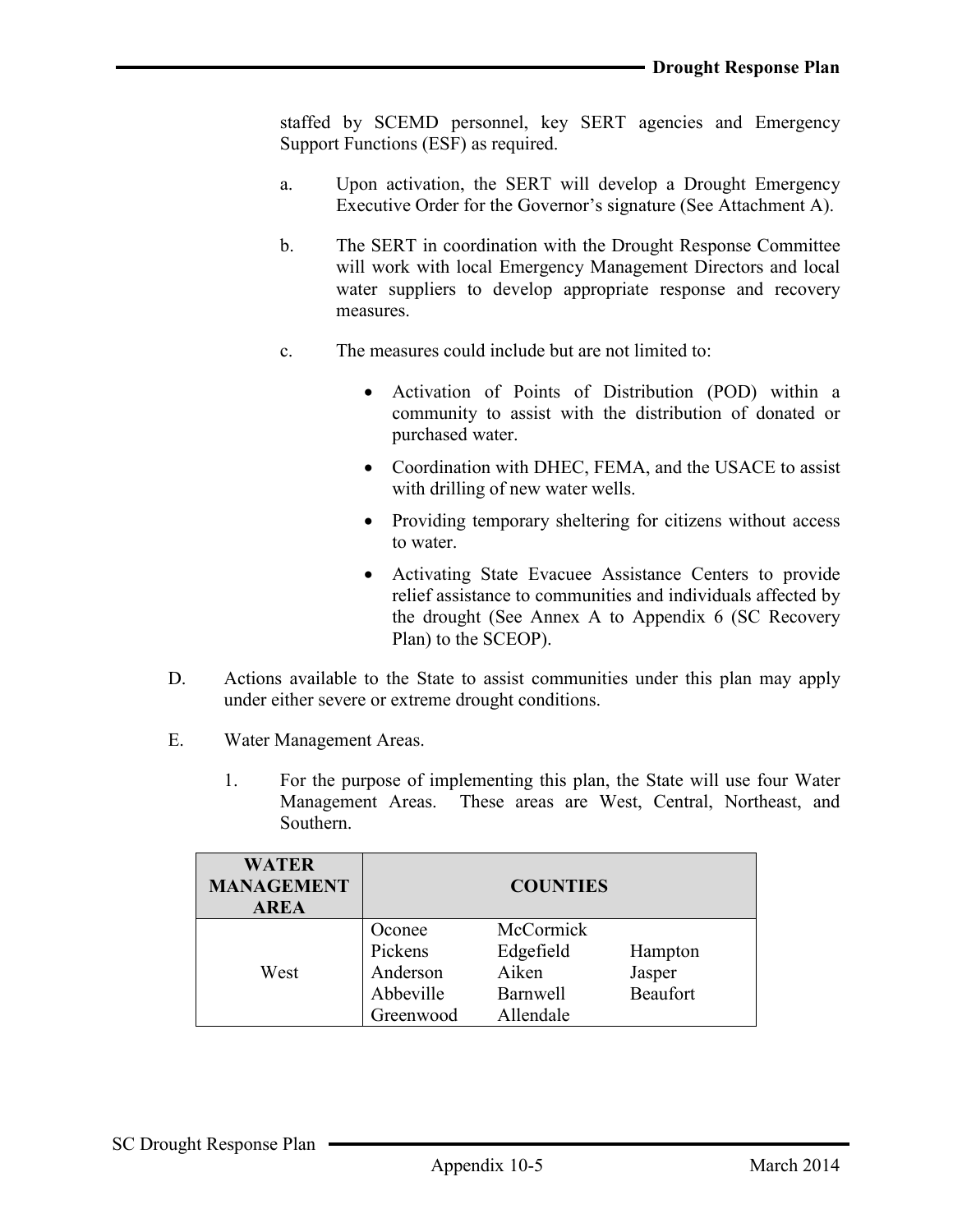| <b>WATER</b><br><b>MANAGEMENT</b><br><b>AREA</b> |                                                                   | <b>COUNTIES</b>                                                     |                                                              |
|--------------------------------------------------|-------------------------------------------------------------------|---------------------------------------------------------------------|--------------------------------------------------------------|
| Central                                          | Greenville<br>Spartanburg<br>Cherokee<br>York<br>Chester<br>Union | Laurens<br>Newberry<br>Fairfield<br>Saluda<br>Lexington<br>Richland | Calhoun<br>Sumter<br>Clarendon<br>Williamsburg<br>Georgetown |
| Northeast                                        | Lancaster<br>Kershaw<br>Chesterfield<br>Lee                       | Darlington<br>Marlboro<br>Florence<br>Dillon                        | Marion<br>Horry                                              |
| Southern                                         | Orangeburg<br>Bamberg                                             | Colleton<br>Dorchester                                              | Charleston<br><b>Berkeley</b>                                |

#### South Carolina Water Management Areas



- 2. All response will be based upon water levels or flow in river basins within the four management areas. This will allow equal implementation of response measures across local and city jurisdictions.
- F. Actions by Phase
	- 1. Preparedness
		- a. When the Drought Response Committee categorizes more than 50% of the counties in the State in a "Severe" or "Extreme" drought condition, ESF-15 (Public Information) in conjunction with DNR PIO will initiate a statewide Public Information media campaign to minimize the fear and potential misunderstanding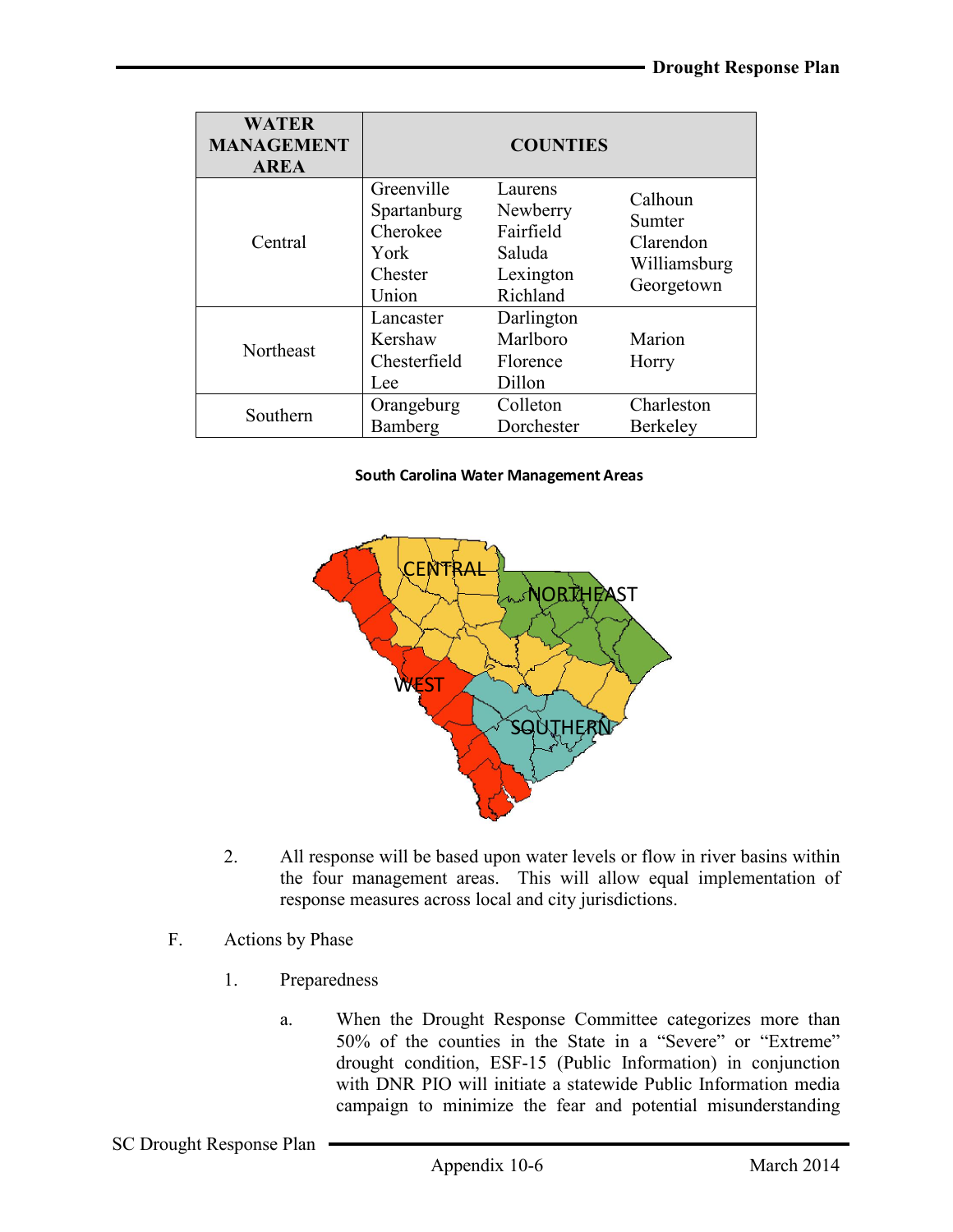citizens would be experiencing and to develop and improve the public understanding of a drought and its impact.

- b. Drought Response Committee
	- (1) The Drought Response Committee will monitor the drought conditions and advise SCEMD of any changes.
	- (2) The Committee will provide updates on the number of communities implementing conservation measures (voluntary and involuntary).
	- (3) The Committee will incorporate current State and Federal research programs into plans for drought response and mitigation.
	- (4) SCEMD will work with the Drought Response Committee to develop a statewide drought mitigation plan.
- c. State Agencies.
	- (1) When directed by the Governor, each State agency will develop a list of actions to conserve internal water usage by 10%. Examples include stop watering of landscape and not washing agency cars.
	- (2) All State agencies will develop and refine drought response measures that they can implement. This would include, for example, developing and recommending changes to current drought legislation, relief support, and tracking impacts.
- 2. Response
	- a. Governor
		- (1) The Governor may declare a State of Emergency or a Drought Emergency by Executive Order.
		- (2) The Governor may also issue emergency regulations to require the curtailment of water withdrawals or to allocate water on an equitable basis.
		- (3) The Governor may seek a Federal Disaster Declaration in order to receive Federal resources.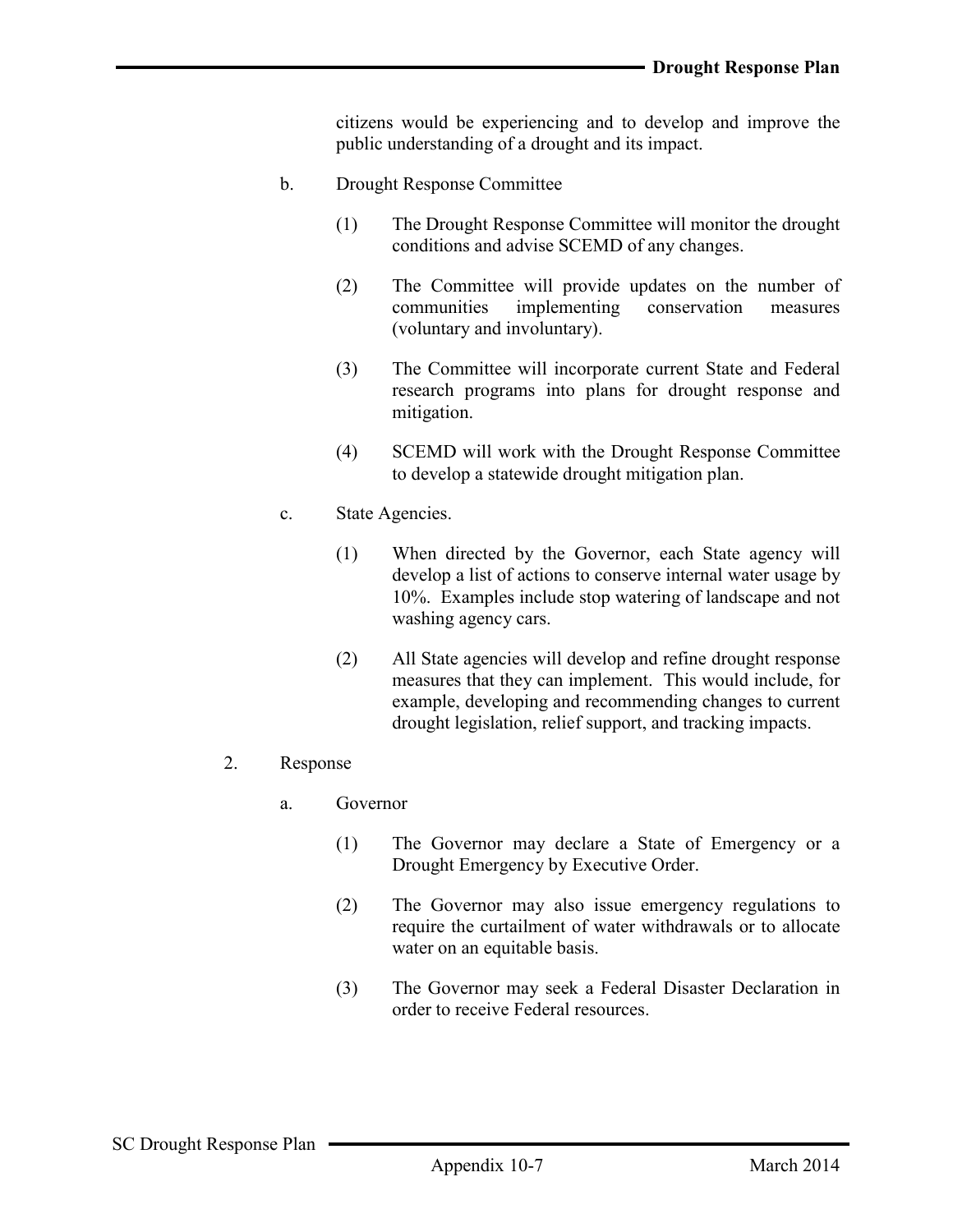- b. ESF 15 (Public Information)
	- (1) ESF-15 (Public Information) will issue weekly press releases providing updates on the drought status and actions being taken.
	- (2) ESF-15 (Public Information) will also provide information on relief programs available from both the State and Federal level.

#### c. SCEMD

- (1) SCEMD, along with the Drought Response Committee, will advise the Governor regarding the necessity of authorizing the SC Department of Transportation (SCDOT) to grant temporary overweight/overwidth exemptions to carriers transporting essential emergency relief supplies into and through South Carolina in order to support disaster response and recovery.
- (2) For impacted communities, SCEMD will activate, as necessary, State Evacuee Assistance Centers in order to provide access to State assistance programs in dealing with a drought emergency.
- d. The SERT will develop response plans based upon the situation. Some of the remediation could include hauling water, drilling new wells, providing temporary hook ups to other water systems, and coordinating rationing operations.
- 3. Recovery
	- a. Continue drought response activities and monitoring of the drought indicators.
	- b. Assist with implementation of State and Federal relief programs.
	- c. The State will seek Federal disaster declarations for both Individual and Public Assistance funding.
- 4. Mitigation
	- a. Develop programs and projects to improve water storage and collection capability within the State.
	- b. Continue to develop interoperability between different water systems and river basins.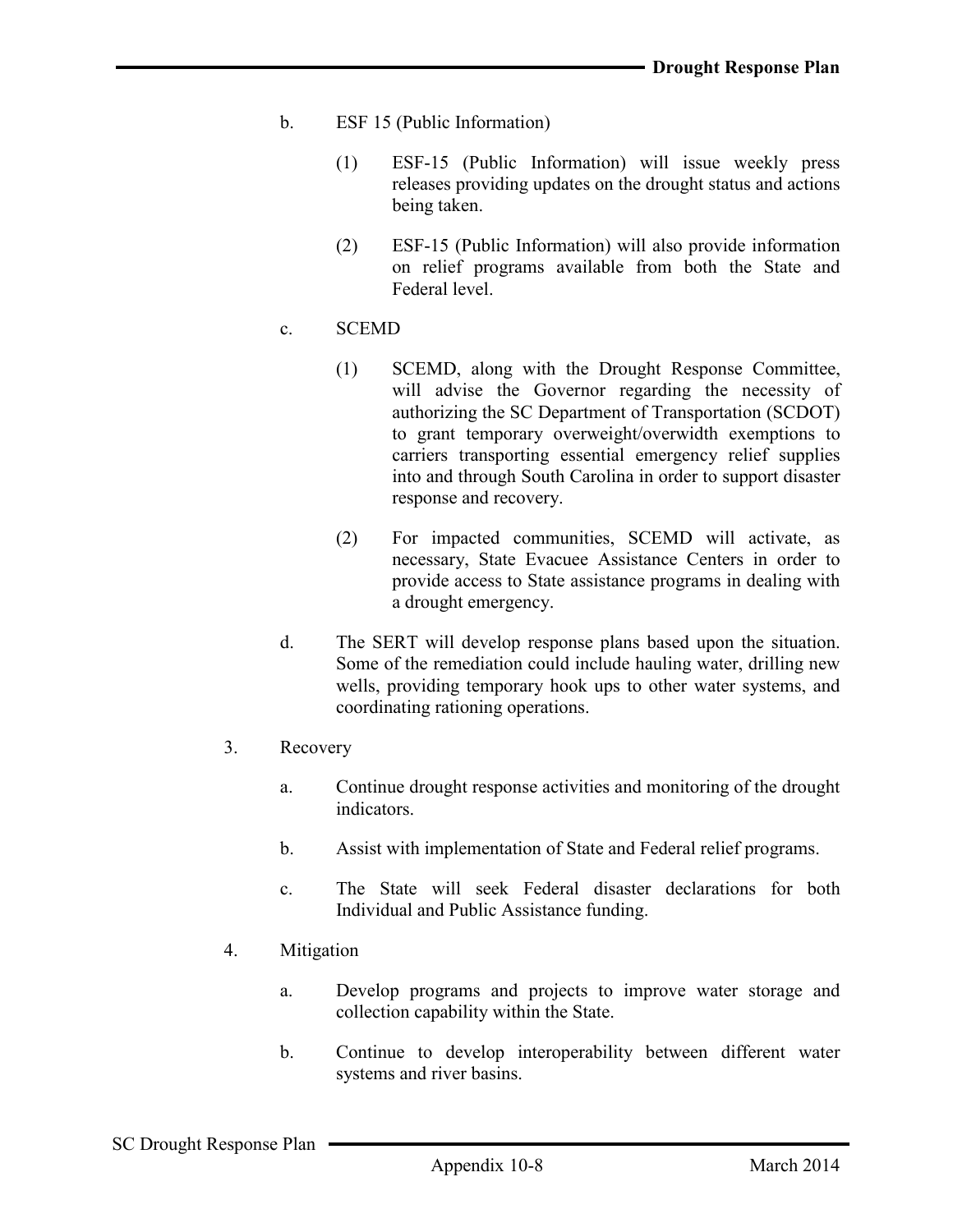- c. Develop and implement long term conservation measures to reduce water usage as the population continues to grow.
- d. Coordinate with surrounding States to develop a Regional Drought Mitigation Plan.
- e. Develop and implement permanent solutions to alleviate water shortage issues.
- f. Encourage the development of drought mitigation plans for industry and municipal public works departments.
- g. Establish a statewide water table monitoring network to assess hydrologic changes and monitor drought conditions as recommended by the State Water Plan.

## VI. RESPONSIBILITIES

- A. General
	- 1. Upon notification of activation of this plan, all State agencies involved in drought response will provide representatives to staff the SEOC.
	- 2. Agencies represented on the Drought Response Committee will provide members to the SCEMD Drought Response Working Group.
- B. South Carolina Emergency Management Division
	- 1. Coordinate and directs restoration and recovery operations when local government resources are exhausted.
	- 2. Establish a working group to develop response, recovery, and mitigation plans in response to severe or extreme drought conditions within the State.
	- 3. Develop and initiate a statewide public information campaign when more than 50% of the Counties in the State are in a severe drought.
	- 4. In coordination with Drought Response Committee, issue weekly press releases providing updates on the drought status and actions being taken.
	- 5. Activate and monitor State Evacuee Assistance Centers, as necessary, to provide impacted populations access to State Assistance Programs in dealing with a drought emergency.
	- 6. Review and update this plan annually.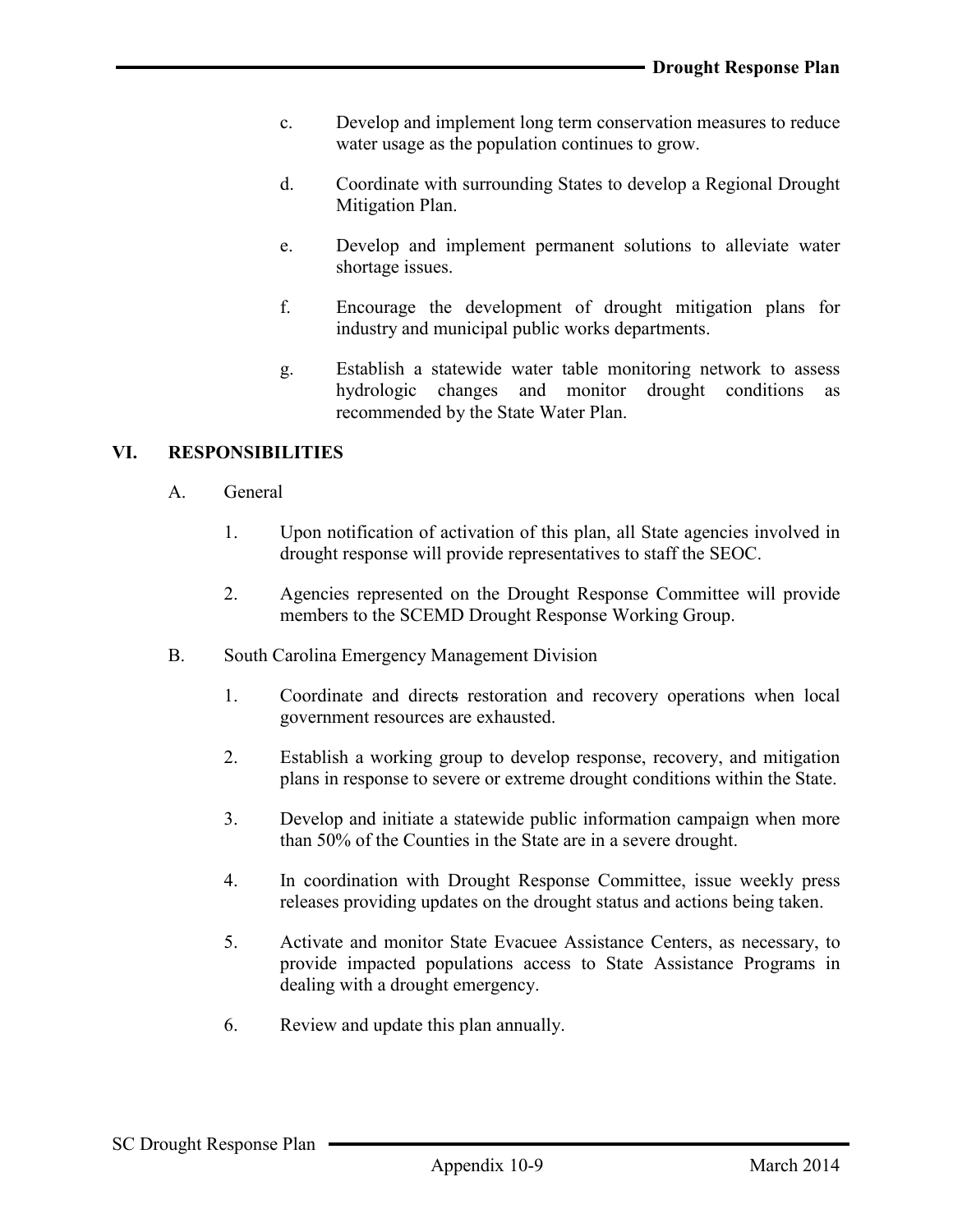- C. SC Department of Natural Resources State Climatology Office
	- 1. Provide the Drought Response Committee notification of the onset of each Drought Alert Phase in Drought Management Areas.
	- 2. Continue to evaluate information from various sources and provide updates on the State drought assessment.
	- 3. In coordination with the DHEC, develop a state-wide water table monitoring system to assess well water levels.
	- 4. Provide long-range, climate-scale predictions for the State.
	- 5. Continue to work with the Drought Response Committee to manage conservation and mitigation programs at the local level across the State.
	- 6. Assist in drafting the Governor's Executive Order.
- D. SC Forestry Commission
	- 1. Provide SCEMD a daily update once the 100 wildfires/day threshold has been reached, and the Fire Fighter Mobilization plan or the Southeastern Forest Fire Compact has been activated.
	- 2. Upon activation of this plan, be prepared to deploy one or more Incident Management Teams to support drought response activities.
- E. SC Department of Commerce
	- 1. Compile economic loss data from impacted areas of the State by either sector or region.
	- 2. Where possible, compile the loss of sales tax revenues, increase in unemployment, and decreases in tourism levels or lodging receipts to aid in Federal Disaster Declaration determinations.
	- 3. Identify major commercial and industrial problem areas.
- F. SC Department of Health and Environmental Control
	- 1. Work with the Drought Response Committee to ease or waive well drilling permit restrictions, as necessary, to support mitigation plans.
	- 2. Assist SCDNR in their development of a statewide water table monitoring system.
	- 3. Maintain records including locations of public water supply facilities.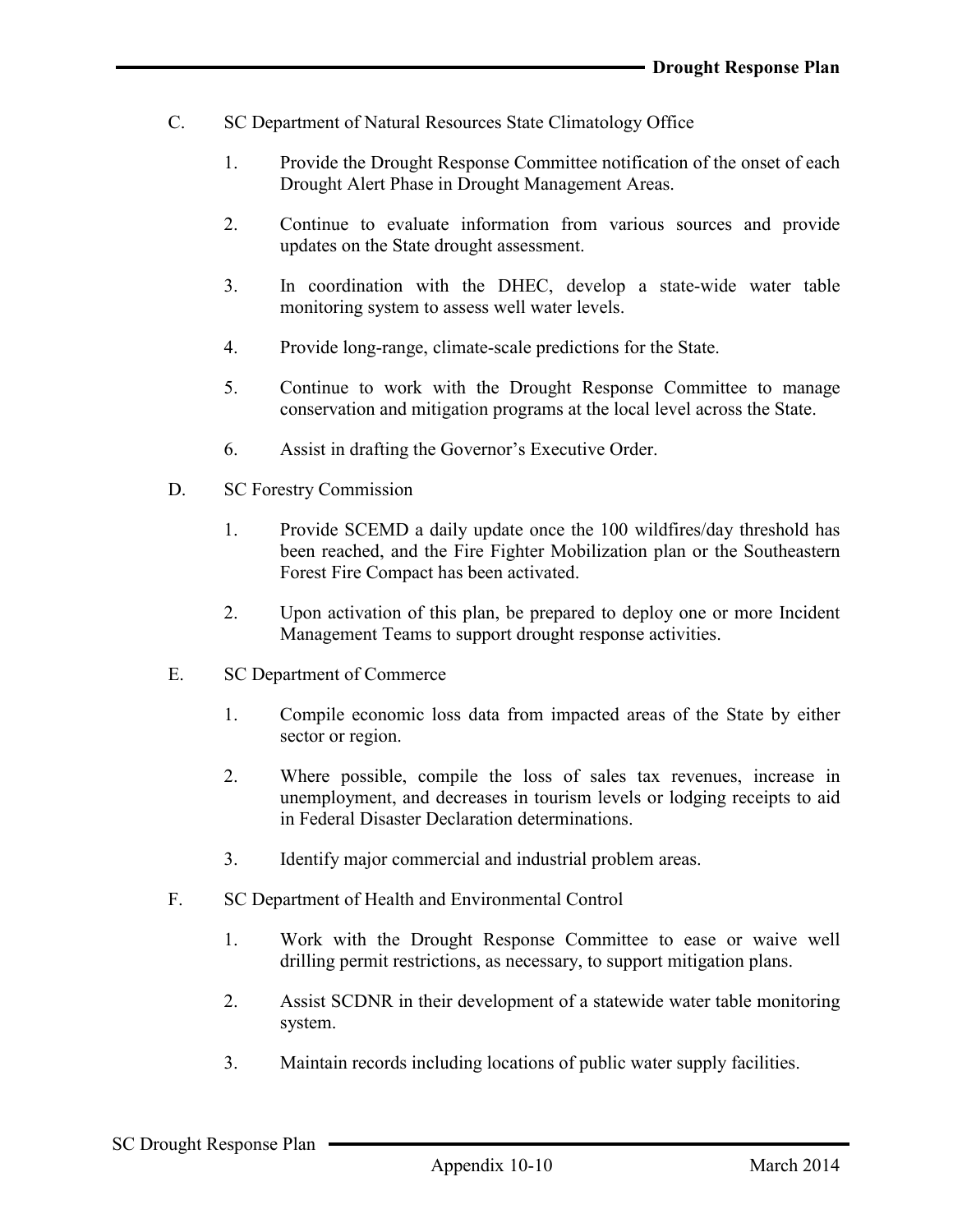- G. Clemson University Cooperative Extension Agency and SC Department of **Agriculture** 
	- 1. Compile agricultural loss data from impacted areas of the State by either sector or region.
	- 2. Develop and maintain plans to assist in:
		- a. Feeding & watering or evacuating large farm animals
		- b. Poultry water usage for drinking and evaporative cooling
		- c. Dairy industry water needs for sanitation
		- d. Swine industry drinking water and waste management
- H. SC Office of Regulatory Staff
	- 1. Monitor the nuclear power producing facilities power production and report any loss of capability due to lack of water for cooling and evaporation.
	- 2. Assist in gathering economic loss information from the energy producing sector in the State.
- I. South Carolina National Guard
	- 1. Develop plans to support water hauling operations to include providing security.
	- 2. Upon activation of the SERT, provide an equipment list of water transport equipment and water purification equipment available within the state.
	- 3. Develop plans to assist in the evacuation of citizens from drought stricken areas to temporary shelter locations within the State.

#### VII. FEDERAL

A. Federal Emergency Management Agency

FEMA drought response capability is limited to actions under the authority of a Stafford Act Presidential Disaster Declaration.

- B. US Army Corps of Engineers
	- 1. Upon a request from the Governor, the USACE may provide the following programs to assist with drought relief: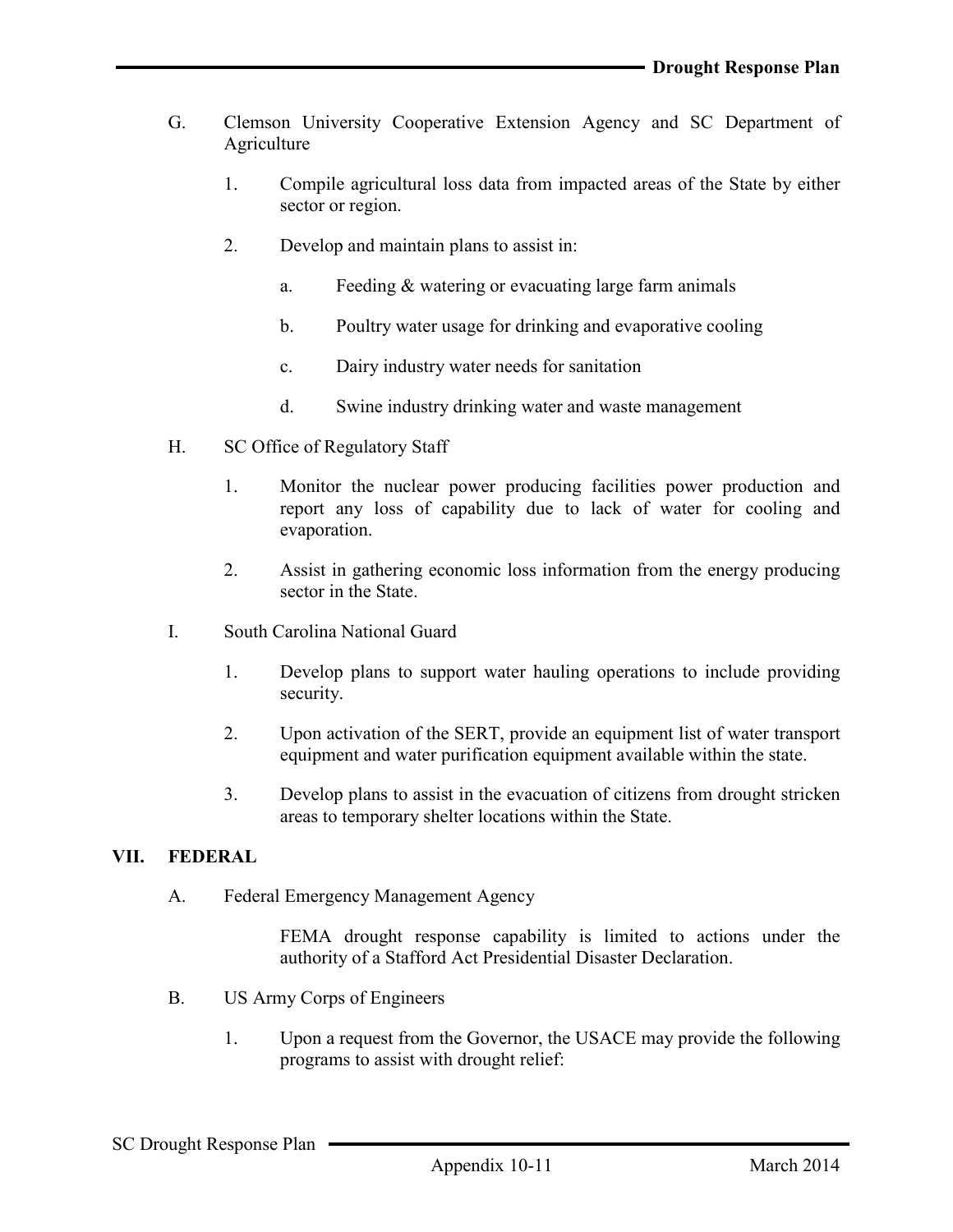- a. The Emergency Well Construction and Water Transport program
	- (1) Provides for the construction of wells and/or the transport of water to farmers, ranchers, and political subdivisions that are drought distressed.
	- (2) The USACE will transport the water at no cost; however, the cost of the water is the responsibility of the requesting organization.
	- (3) The USACE will also contract drilling of new wells, but the requesting jurisdiction must pay for the services.
- b. Other programs available include selling of USACE's reservoirs of surplus water and planning assistance in the development of a state drought contingency plan. The planning assistance is a 50-50 cost share program.
- 2. The USACE cannot provide water for livestock, irrigation, or commercial/industrial processing.
- 3. Additional USACE assistance is outlined in Attachment B
- C. National Oceanic and Atmospheric Administration (NOAA)
	- 1. Drought monitoring
		- a. The following organizations collaborate to produce the U.S. Drought Monitor which provides national and state drought status reports:
			- Joint Agricultural Weather Facility (U.S. Department of [Agriculture](http://www.usda.gov/))
			- [Climate Prediction Center](http://www.usda.gov/oce/weather/index.htm) (NOAA)
			- local National Weather Service Offices and River Forecast [Centers \(NOAA\)](http://www.cpc.ncep.noaa.gov/)
			- National Drought Mitigation Center (University of [Nebraska-Lincoln](http://www.unl.edu/))
			- [U.S. Geological Survey](http://www.drought.unl.edu/index.htm) (U.S. Department o[f Interior\)](http://www.unl.edu/)
			- National Water and Climate Center (USDA/Natural Resource [Conservation](http://www.nrcs.usda.gov/) [Service\)](http://www.doi.gov/)
			- Climate [Diagnostics](http://www.wcc.nrcs.usda.gov/) Center (NOAA)
			- [Regional](http://www.cdc.noaa.gov/) Climate Centers and [State](http://www.noaa.gov/) Climatologists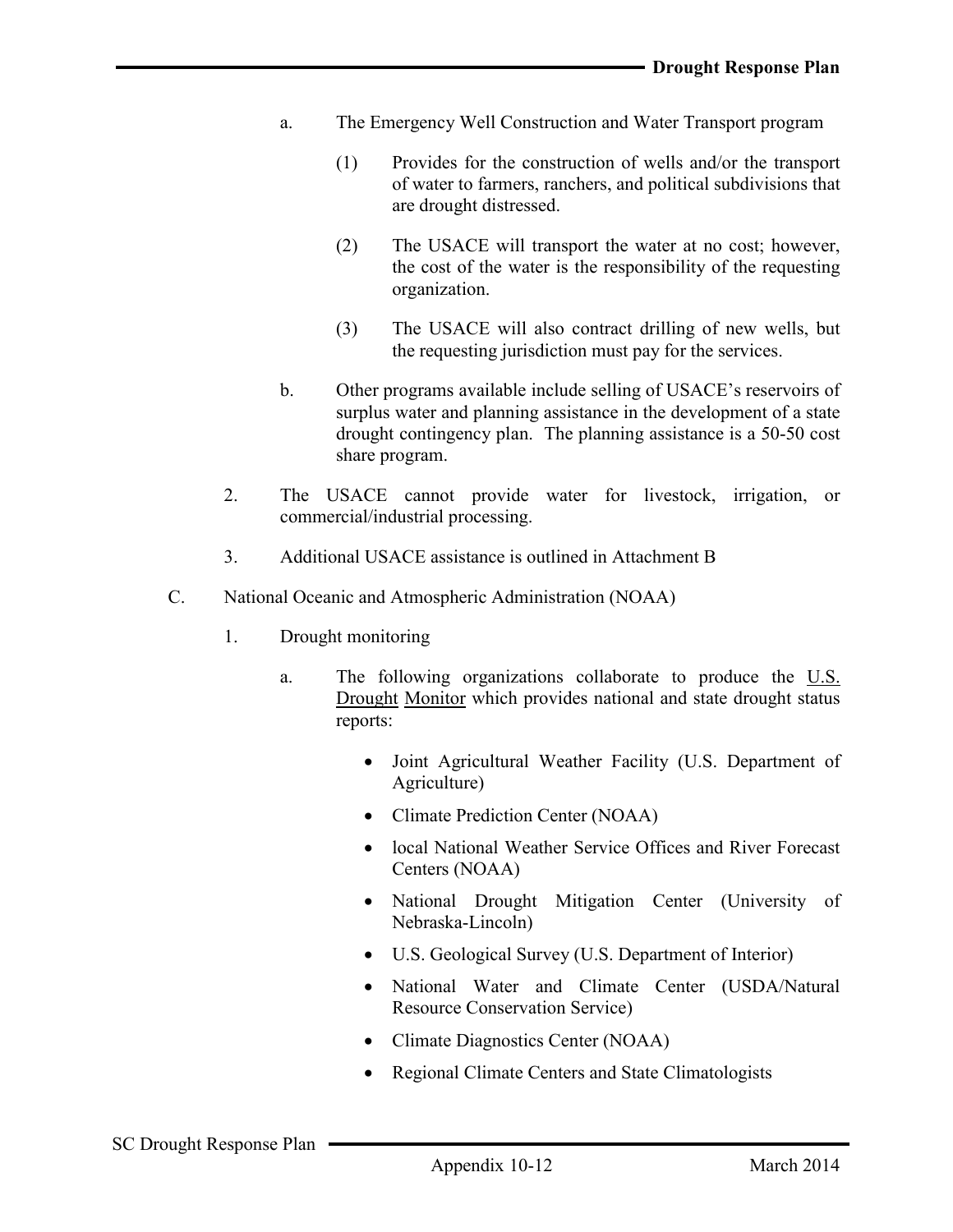- b. NOAA produces Short-and Long-Term Drought Indicator Blends to forecast nationwide drought conditions.
- c. NOAA produces the U.S. Drought Hazards Assessment which identifies the current drought conditions throughout the country
- d. In collaboration with NOAA and USDA, the National Drought Mitigation Center produces the Drought Impact Reporter which collects and documents the affects drought on states and communities.
- 2. Climate modeling/climate predictions
	- a. Precipitation predictions from 6 days to 12 months.
	- b. Temperature predictions from 6 days to 12 months.
- D. Small Business Administration (SBA) and the United States Department of Agriculture (USDA)

Upon declaration of an agriculture disaster by the Secretary of Agriculture, both agencies can provide drought assistance in the form of disaster relief loans for farmers and small business owners (See Attachment B).

#### VIII. ATTACHMENTS

- A Draft Governor Executive Order
- B Programs Available to Support Drought Response
- C Sample Press Releases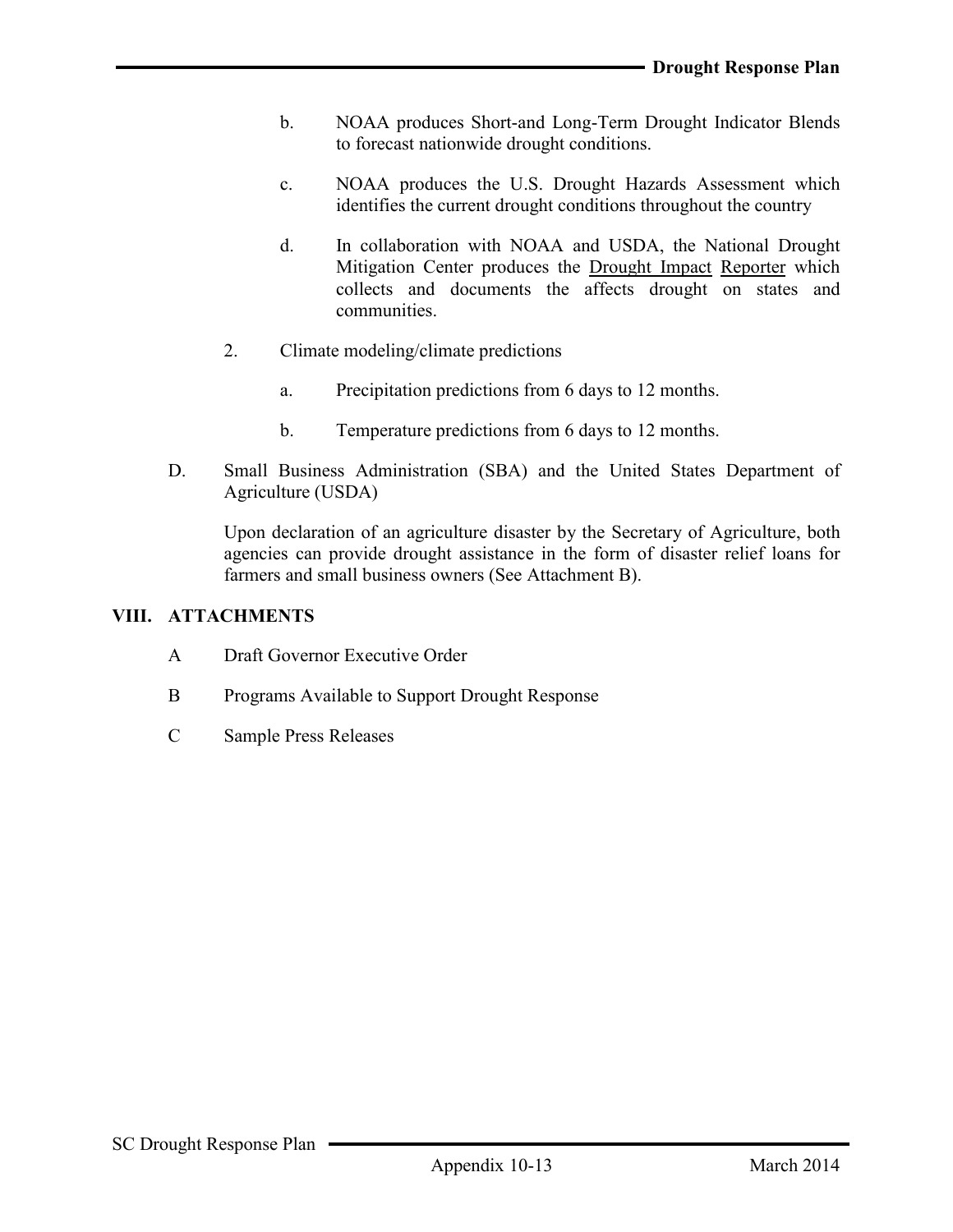# STATE OF SOUTH CAROLINA

## EXECUTIVE DEPARTMENT



## OFFICE OF THE GOVERNOR

EXECUTIVE ORDER NO. (01)

WHEREAS, the Drought Response Committee has determined that the following Counties of the State of South Carolina are presently in an extreme drought condition and vulnerable to the effects of such a drought to the extent that the loss of life and property are imminent. The affected Counties are ounties of the State of South Carolina are presently in an extreme drought condition<br>ulnerable to the effects of such a drought to the extent that the loss of life and propert<br>nminent. The affected Counties are  $\overline{\phantom{a}}$ 

WHEREAS, I have been advised that the drought is not expected to abate in the WHEREAS, I have been advised that the drought is not expected to abate in the immediate future and represents a threat to the safety, security, welfare and property of citizens and transients living in South Carolina.

**THEREFORE**, by virtue of the power and authority vested in me as Governor, pursuant to the Constitution and Statutes of the State of South Carolina, I hereby declare that a State of to the Constitution and Statutes of the State of South Carolina, I hereby declare that a State of<br>Emergency exists in South Carolina. I direct that the South Carolina Emergency Operations Plan be placed into effect.

I further direct that all prudent preparations be taken at the individual, local, and State levels to protect against the possible effects of the drought.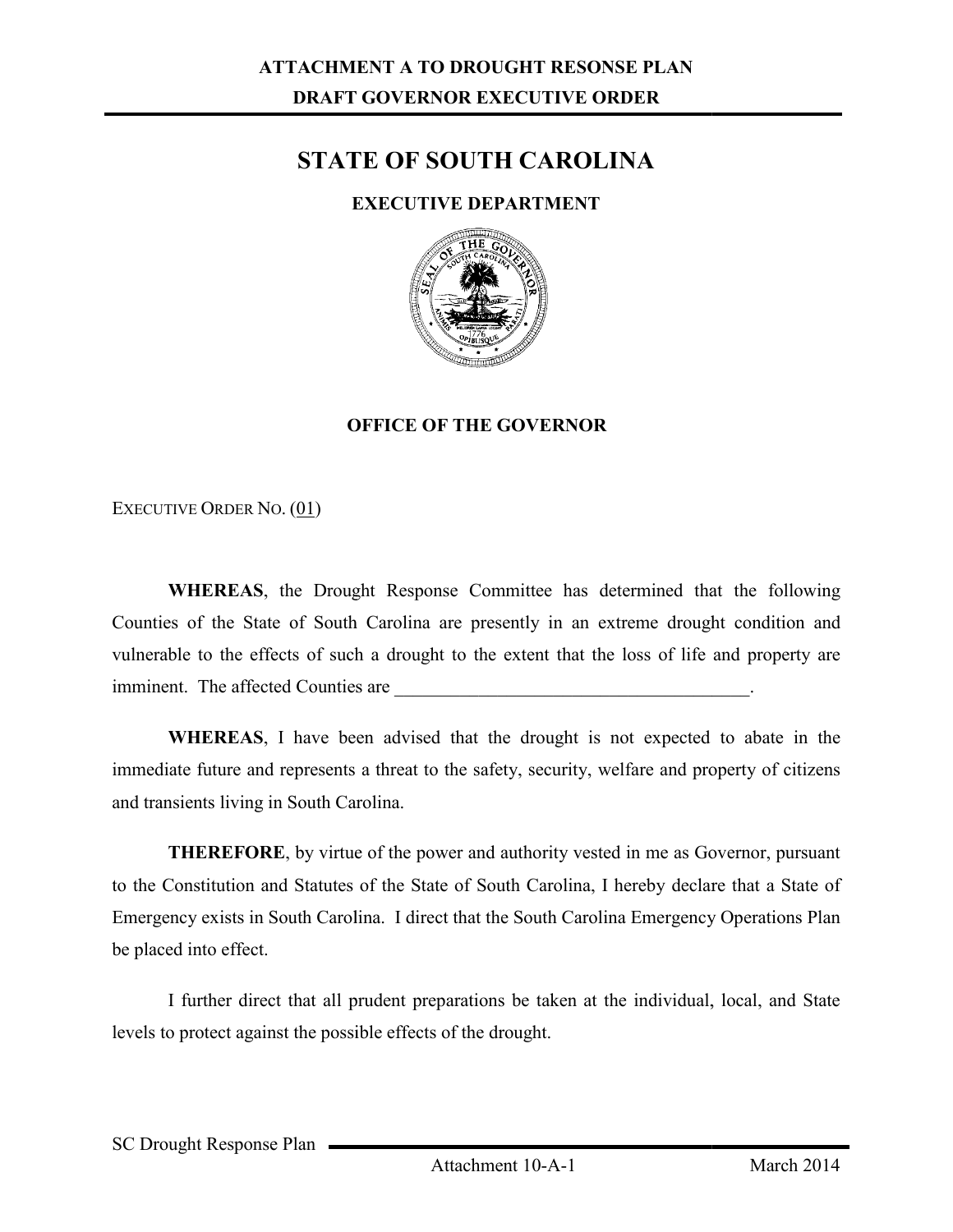I further direct the South Carolina National Guard be placed on a standby status and, at the discretion of the Adjutant General in consultation with the Governor's Office and in coordination with the South Carolina Emergency Management Division, specified units of the National Guard be placed on State Active Duty to assist civil authorities and to take all reasonable precautions as is necessary for the preservation of life and property.

Further Proclamations and Orders deemed necessary to ensure the fullest possible protection of life and property during this State of Emergency shall be issued verbally by me, and thereafter published for dissemination within the succeeding twenty-four hour period.

> Given under my hand and the Great Seal of the State of South Carolina at Columbia, South Carolina this day of  $\overline{\phantom{a}}$  . The same set of  $\overline{\phantom{a}}$  .

Governor

 $\mathcal{L}=\mathcal{L}^{\mathcal{L}}$  , where  $\mathcal{L}^{\mathcal{L}}$ 

ATTEST:

Secretary of State

 $\overline{\phantom{a}}$  , where  $\overline{\phantom{a}}$  , where  $\overline{\phantom{a}}$  , where  $\overline{\phantom{a}}$  , where  $\overline{\phantom{a}}$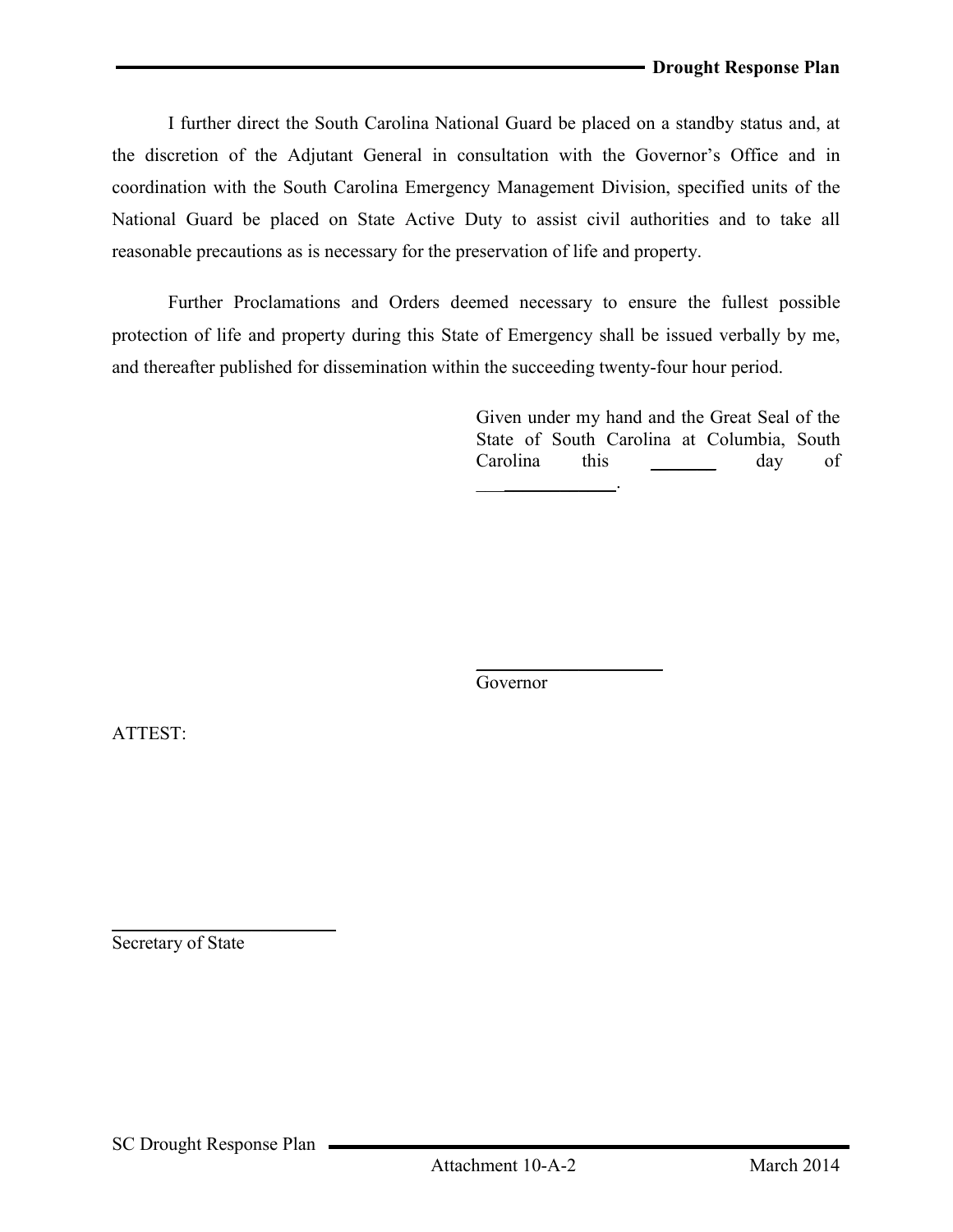#### I. The United States Department Agriculture (USDA)

- A. The Food and Consumer Service provides for the release of donated food stocks to relief organizations that prepare congregate meal service in situations of distress, with or without a Presidential Disaster Declaration. Also, the USDA Secretary may authorize the Disaster Food Stamp Program during emergencies which disrupts commercial channels of food distribution, with or without a Presidential Disaster Declaration.
- B. The Farm Service Agency (FSA) provides emergency loans to help cover production and physical losses in counties declared as drought disaster areas by the President or Secretary of Agriculture. Established farmers and ranchers that have suffered actual physical loss or at least 30% production loss due to drought are eligible for loans. For drought situations, an actual physical loss may never occur, but a production loss is much more likely. Emergency loans may be used to replace essential property, pay for production costs, pay essential living expenses, reorganize farming operations, and refinance debts. Loan limit is up to 80% of actual loss with maximum indebtedness of \$500,000.
	- 1. FSA provides cost-shared payments to orchardists, maple sugar producers, greenhouse operators, and vineyard growers who incurred losses due to damaging weather.
	- 2. Emergency Conservation Program provides cost-shared grants for carrying out emergency water conservation measures during periods of severe drought for livestock and existing irrigation systems for orchards and vineyards.
	- 3. Haying & Grazing Emergency programs provide direct payments to qualifying farmers under the Acreage Conservation Reserve and Conserving Uses Programs to help livestock producers in counties approved by the FSA Deputy Administrator. When the growth and yield of hay and pasture have suffered 40% or greater loss due to widespread natural disasters to include droughts, direct payments may be authorized.
	- 4. The Soil and Water Loan program provides loans to develop wells improve water supplies, to build dikes, terraces, and waterways, to construct/repair ponds, tanks, ditches, and irrigation canals for owners of family-sized farms unable to obtain credit from other sources.
	- 5. The Farm Ownership Loan program provides loans to assist farmers to develop, construct, improve, or repair farm homes, farm and service buildings, to drill wells, and otherwise improve farm water supplies, and to make other necessary improvements. Applicants (family-sized farms) must not be able to obtain credit from other sources.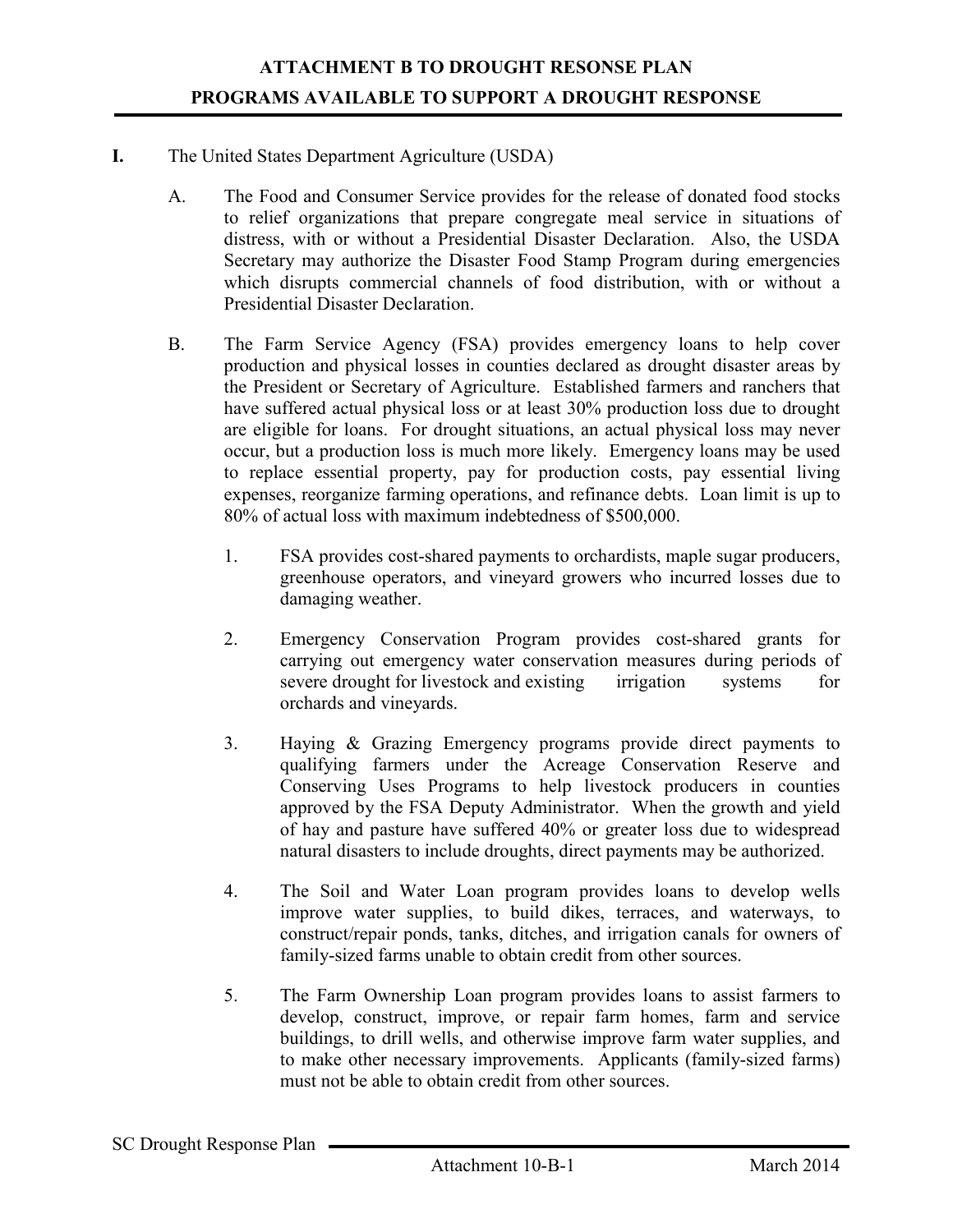- C. The Commodity Credit Corporation (USDA-CCC) Emergency Feed Cost-Sharing Program provides cost-shared at an established rate for livestock feed normally produced on the farm. Producers must have suffered a substantial loss of feed and must have insufficient feed to maintain and preserve their eligible livestock.
	- 1. Emergency Feed Programs provide for the sale of CCC owned grain at reduced rates to livestock producers whose feed, normally grown on the farm, has suffered a substantial loss and who have insufficient feed to maintain and preserve their eligible livestock.
	- 2. Crash Feed Grain Donation Programs provide grains for commingled, stranded, and unidentified as to owner livestock, or livestock owned by one who is temporarily unable to arrange for feed or pasture.
	- 3. Livestock Preservation Donation Programs provide for grains for eligible owners who have sustained major damages to the point that they no longer have the means (cash or credit) to pay for livestock feed.
	- 4. In coordination with the Department of Interior, the Bureau of Indian Affairs and the USDA, the Indian Acute Distress Donation Program, provides feed grains to Indian tribes for feeding livestock due to severe drought, flood, hurricane, blizzard, or other disaster that has caused chronic, acute distress for the needy livestock owners and members of an Indian tribe.
- D. The Animal and Plant Health Inspection Service may be issued a Direct Federal Assistance (DFA) mission assignment and/or a Technical Assistance mission assignment for disaster Veterinary Medical Assistance Teams (VMAT).
- E. The Rural Utilities Services (USDA-RUS) has the Water Assistance Grant Program which provides grants to local communities with a population of 15,000 or less and Indian tribes identified in a Presidential Disaster Declaration to help rural residents obtain adequate quantities of water that meet the standards of the Safe Drinking Water Act. Projects compete nationally for available funding under the provisions of the ECWAG Program.
- F. Water & Waste Disposal Loans & Grants provide assistance to develop, replace, or repair water and waste disposal systems in rural areas and towns having a population of 10,000 or less and who are unable to obtain credit from other sources. Grant funds are used to reduce costs to a reasonable level for rural users. Grants cannot exceed 75% of eligible grant costs.
- II. Department of Commerce (DOC)
	- A. The Small Business Administration (SBA) Economic Injury Disaster Loan program provides small-interest loans to businesses and small agricultural cooperatives suffering uninsured economic injury due to a disaster, including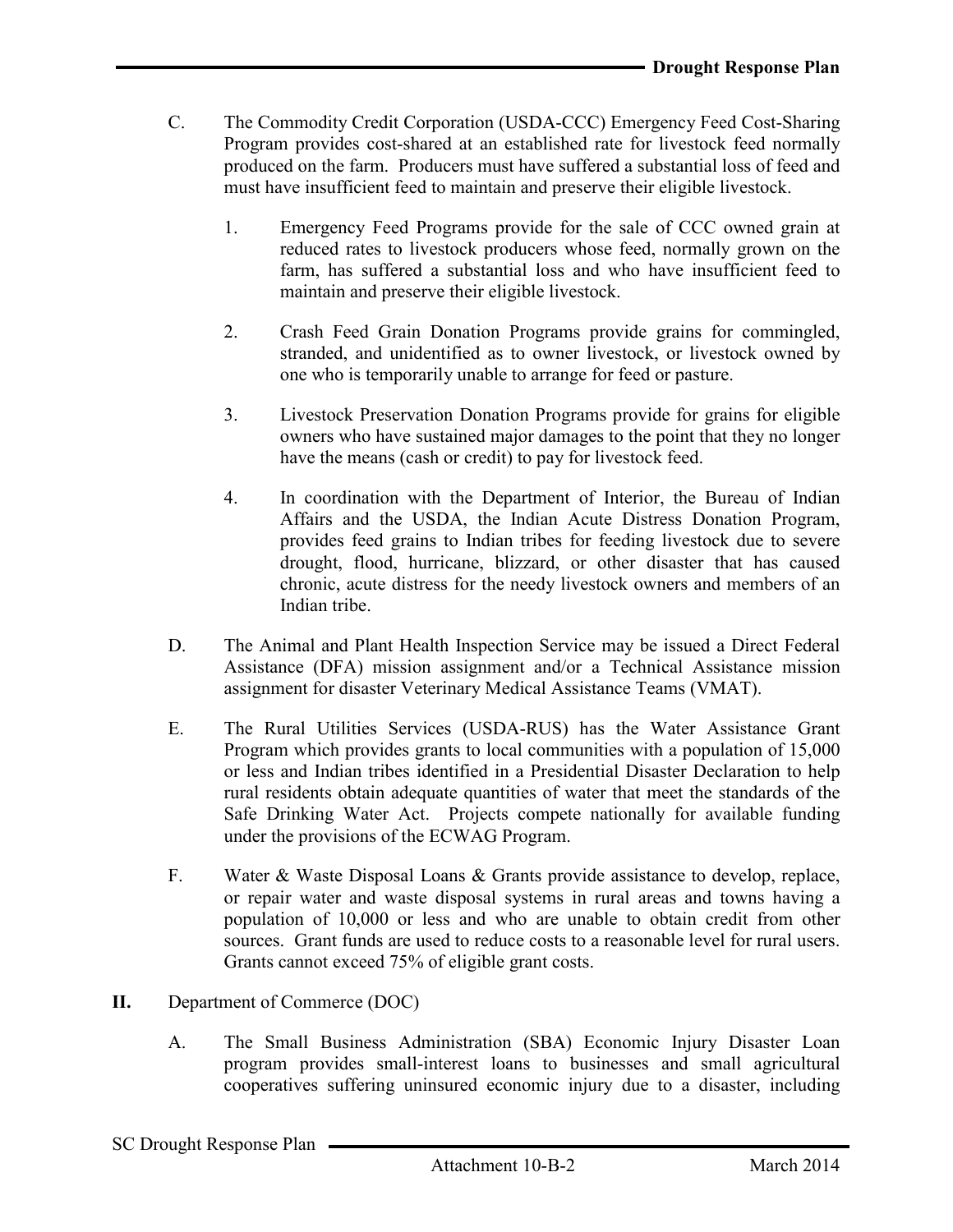drought. Loan maximum limit is \$1,500,000and either a Presidential, SBA or USDA disaster declaration must be made.

- B. The Economic Development Administration provides 75-25% cost-sharing grants to the State and local governments, certain Private Non-Profit (PNP) organizations, and Indian tribes to assist development and implementation strategies that address adjustment problems resulting from sudden and severe economic dislocation.
- III. United States Corps of Engineers (USACE)
	- A. Under its own authority, USACE may provide emergency water assistance, usually temporary, to meet minimum public health and welfare requirements. Assistance is supplemental to State and local efforts. Long term solutions to water supply problems are the responsibility of the State and local governments. USACE may construct wells or transport water to farmers, ranchers, and political subdivisions within areas determined to be drought distressed. A request for this assistance should come through the Governor.
	- B. The State and local authorities must make a declaration of a drought emergency. Certain specific water conservation/restrictions must be implemented and enforced. Available State and local resources are fully utilized, and the Assistant Secretary of the Army for Civil Works must evaluate and designate a "drought" distressed area." Water may be transported; however, irrigation, recreation, or commercial/industrial processing is not authorized. Cost of the water, handling, and storage is the responsibility of the applicants.
	- C. The applicant will pay any cost associated with the construction of wells by USACE, and USACE may construct wells only when commercial or other sources cannot construct it within a reasonable time. Applicants must secure funding for the financing of the construction of wells through commercial or other resources and entered into an agreement with USACE to pay all costs associated thereto, or entered into an agreement with USACE to pay all costs with interest over a period not exceed 30 years.
	- D. USACE may be issued a technical assistance mission assignment to provide the required technical expertise to the State and local governments and Indian tribes to effectively assess and make appropriate recommendations for making potable water systems operational. This mission assignment is 100% federally funded.
	- E. USACE may be issued a mission assignment for Direct Federal Assistance (DFA) to provide the required resources to repair and make operational public wastewater disposal systems in order to preserve public health and safety. DFA mission assignments are cost-shared with the State at not less than 75% federal share.
	- F. USACE may be issued a DFA emergency power mission assignment to provide the required emergency power (generators) for key facilities which are not able to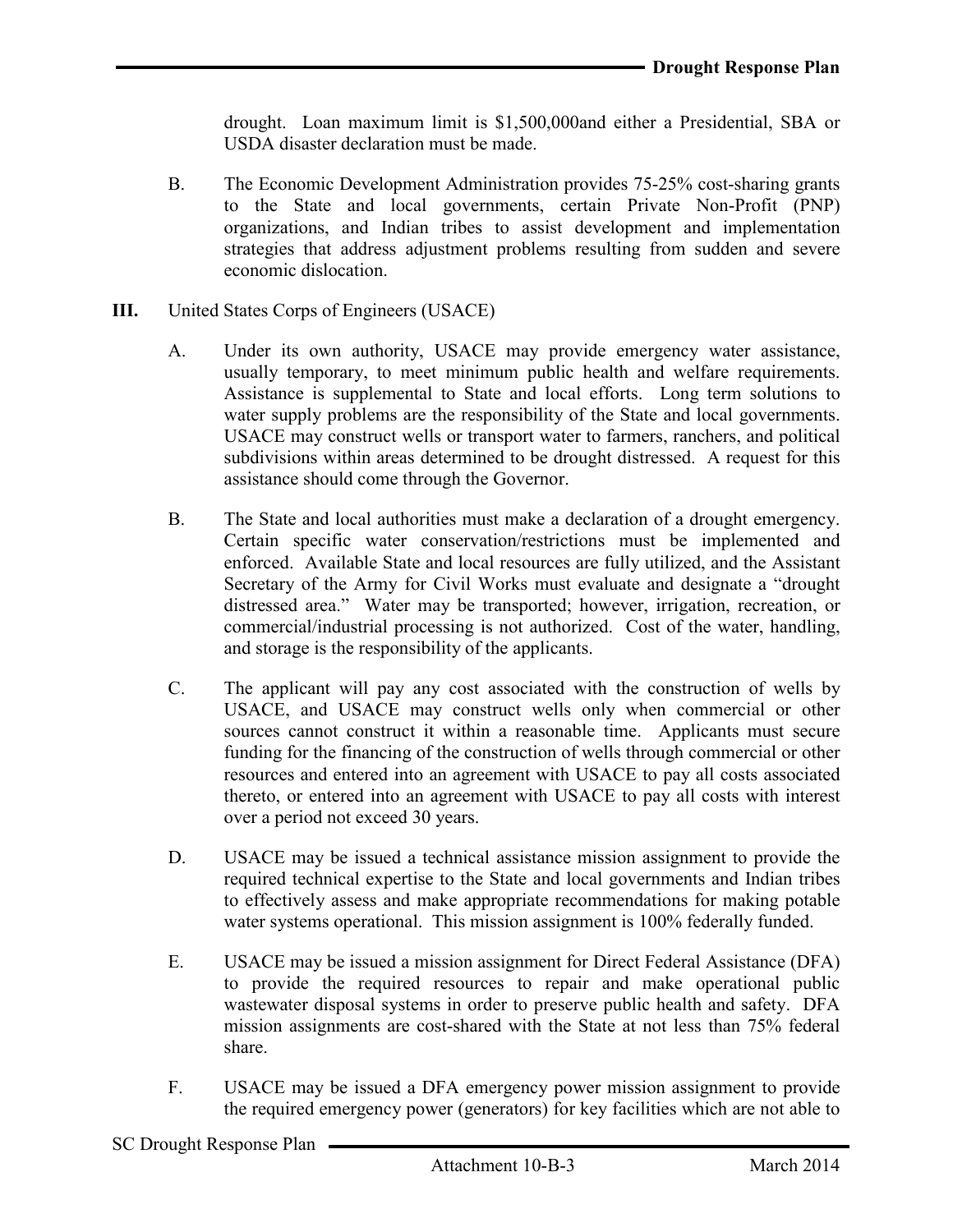operate because of prolonged power outages caused by low river water levels. DFA mission assignments are cost-shared with the State at not less than 75% federal share.

- G. USACE may be issued a technical assistance mission assignment to provide the required technical expertise to the State and local governments and Indian tribes for repairing and/or operating an acceptable wastewater treatment facility caused by droughts. These mission assignments are 100% federally funded.
- H. USACE may be issued a technical assistance mission assignment to provide the State, local governments, and Indian tribes the necessary technical advice and development of plans for constructing, repairing deeper wells or repairing existing potable water systems damaged due to soil pressure collapsing dry water lines.
- IV. Federal Emergency Management Administration (FEMA)
	- A. With a Presidential Disaster Declaration, under the authority of the Robert T. Stafford Disaster Relief and Emergency Assistance Act, Section 403, Essential Assistance, Direct Federal Assistance (DFA) may be authorized to provide assistance in order to:
		- 1. Save lives and preserves property.
		- 2. Provide for the public health and safety, including provision of food, water, medicine, and other essential needs, including movement of supplies or persons.
	- B. Public Assistance (PA) assistance may be authorized to reimburse the State and local applicants and Indian tribes for water resources they have contracted for and acquired for mass care purposes.
	- C. These missions would be cost-shared at not less than 75% Federal share.
- V. Environmental Protection Agency (EPA)
	- A. EPA may be issued a technical assistance mission assignment to conduct environmental assessments of potable water situation, and provide guidance to the State, local governments, and Indian tribes for meeting safe water drinking standards.
	- B. Technical assistance provided through the EPA is at no cost to the State.
- VI. Health and Human Services/Public Health Service (HHS/PHS)
	- A. HHS/PHS may be issued a technical assistance mission assignment to assess the public health situation at risk and make appropriate recommendations to the State, local governments, and Indian tribes to preserve public health and safety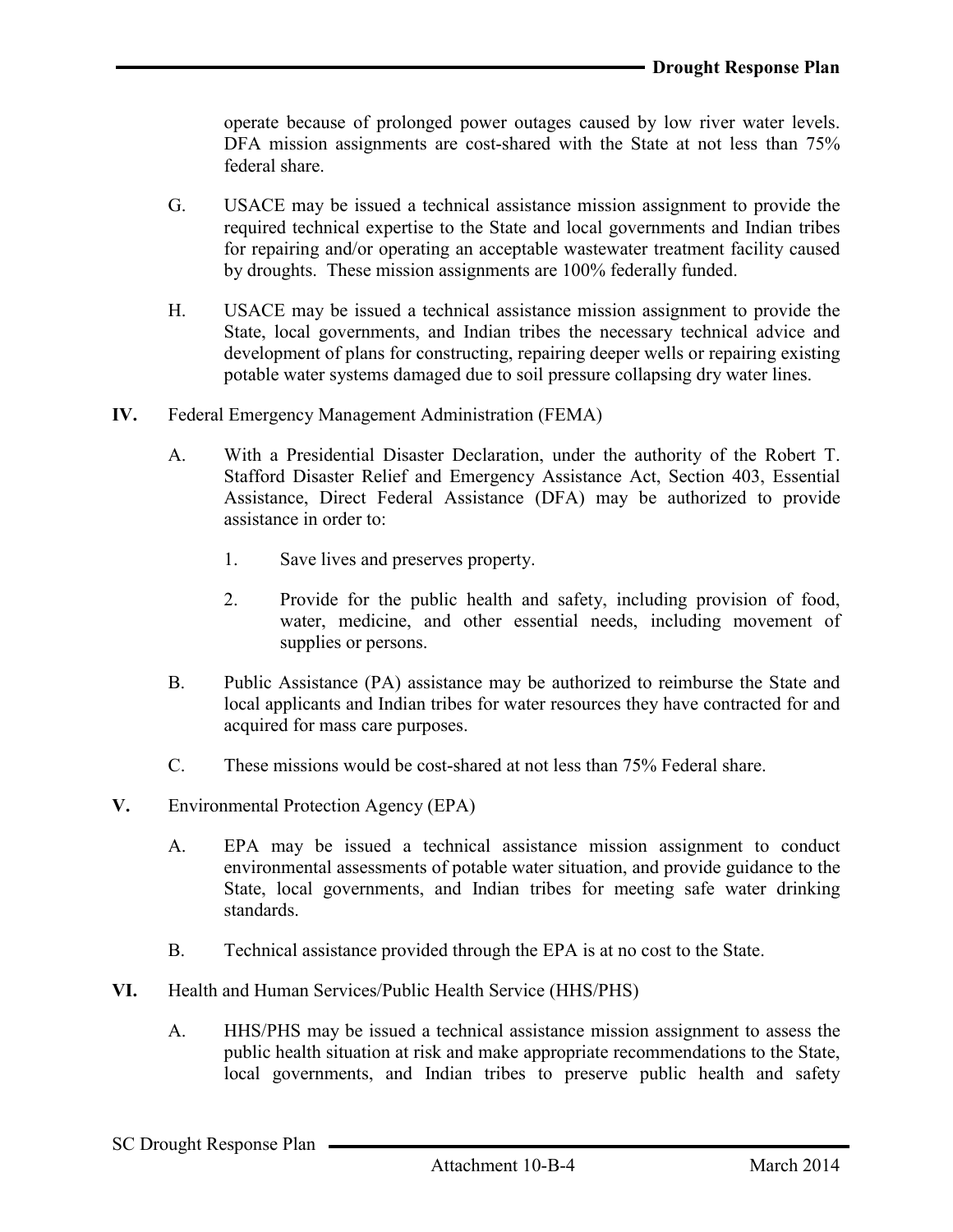standards. Technical assistance provided through the HHS/PHS is at no cost to the State.

- B. HHS/PHS may be issued a DFA mission assignment to provide the necessary public health and medical assistance and commodities needed such as Disaster Medical Assistance Teams (DMATs) or medical supplies if the State and local governments cannot provide them. Assistance provided during Presidential Disaster Declarations is subject to 75% federal cost sharing. Costs for assistance provided without of a Presidential Disaster Declaration are absorbed by the State.
- VII. Disaster Unemployment Assistance (DUA). May be provided to those applicants who lost their jobs due to the drought not to exceed 26 weeks of assistance after a disaster is declared.
- VIII. Fire Suppression Grants.
	- A. May be provided from the President's Disaster Relief Fund for use in a designed fire complex at the request of a Governor and concurrence from the USFS Principal Advisor to FEMA which threatens life and property and constitutes a threat of a major disaster.
	- B. This is a reimbursement grant for the State's wildfire fighting costs. The State must first meet annual floor cost (5% of the State's average annual expenditures for firefighting) on a single declared fire. Then FEMA will pay 70% of costs for that declared fire and all subsequent declared wildfires.
	- C. After the State's costs exceed annual average, FEMA will pay 70% of all costs for declared fire with no deduction for floor costs. After the State's costs exceed twice the annual average, then FEMA will reimburse 100% of the State's eligible costs.
- IX. American Red Cross (ARC)
	- A. Under its own authorities, ARC may provide the following:
		- 1. Technical consultation and guidance to State and local governments when planning for water distribution to residents.
		- 2. Establishing and staffing designated water distribution sites.
		- 3. Coordinating voluntary agency activities designed to support local community response efforts.
		- 4. Providing voluntary personnel to assist local government response actions, including providing limited potable water quantities.
	- B. ARC does not provide assistance to commercial, industrial or agricultural corporations with drought or water-shortage caused losses.